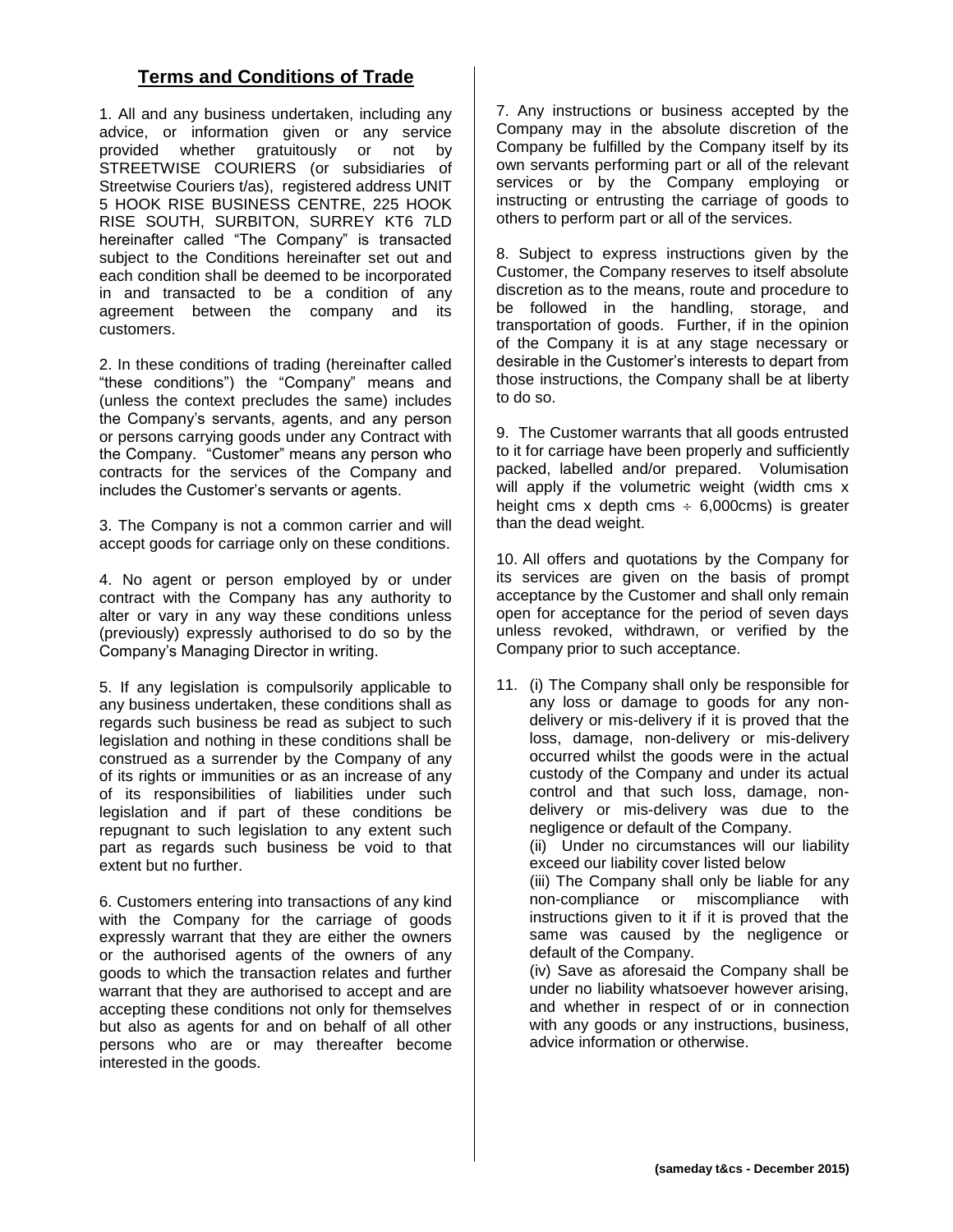- (v) It shall be the responsibility of the Customer to satisfy himself that any load he wishes to have carried by the Company shall be suitable for conveyance in the vehicle or machine ordered by the Customer and provided by the Company, and if the Customer accepts the vehicle or machine offered by the Company for the carriage of such load the Company will accept no liability whatsoever for any loss or damage to such load arising from the unsuitability of such vehicle or machine.
- (vi) Without prejudice to the generality of the foregoing, in the absence of express agreement by the Company's Managing Director the Company can under no circumstances whatsoever accept responsibility for any delay to goods not due to the negligence or default of the Company.
- (vii) Further and without prejudice to the generality of the preceding subcondition the Company shall not, whether under subconditions (i) or (ii) or otherwise, be under any liability whatsoever for any detention of goods or for any consequential loss, damage or deterioration arising therefrom except where:
	- (a) the Customer shall have specified to the Company the nature of the goods and purpose of their transit and the Company through its Managing Director shall have agreed in writing with the Customer a time schedule and specification in respect of the said goods
	- (b) it shall be proved that such detention, delay, loss damage or deterioration was due to the negligence of the Company.
- 12. (i) In the event of a sameday motorcycle/ car/van having been ordered by the Customer and provided by the Company, in no case shall the liability of the Company exceed the value of the relevant goods to the sum of £5,000 per consignment whichever is the less with a £250 excess.
	- (ii) All overnight consignments are liability covered at road haulage association rates of £13.00 per kilo with an excess of £50.00. Extra liability cover should be purchased in advance, price on application.

13. In any event the Company shall be discharged from all liability for loss from a package or an unpacked consignment or for the loss or nondelivery of the whole consignment or for damage or mis-delivery (however caused) unless the Company is advised thereof within 2 days verbally and in writing within 7 clear days and a quantified claim is made in writing within 28 days after the end of the transit of the consignment.

14. The Company will not accept or deal with any noxious, dangerous, hazardous or inflammable or explosive goods or any goods likely to cause damage, money, bullion or items that are illegal under UK Law. Should the Customer nevertheless deliver any such goods to the Company or cause the Company to handle or deal with any such goods he shall be liable for all loss or damage whatsoever caused by or to in connection with the goods however arising and shall indemnify the Company against all penalties, claims, damages costs and expenses, whatsoever arising in connection therewith and the goods may be destroyed or otherwise dealt with at the sole discretion of the Company or by any other person in whose custody they may be at the relevant time.

15. Except under special arrangements previously made in writing, the Company will not accept bullion, cash, coins, documents which can be exchanged for cash or goods (e.g cheques, travellers cheques and vouchers with a face value), stamps, precious stones, jewellery (including watches), antiques, **glass**, ceramics, pottery, plasma screens, furs, tobacco, works of art, pictures, livestock, perishables and plants. Should any Customer nevertheless send such goods, otherwise than under special arrangements previously made in writing, the Company shall be under no liability whatsoever for or in connection with the goods.

16. All sums shown to be due to the Company on its invoices sent to the Customer shall be paid to the Company immediately when due without any deductions and payment shall not be withheld or deterred on account of any claim, counterclaim, or set-off.

- 17.(i) The Company's charges and fees for all services including carriage under the contract shall be payable by the Customer without prejudice to the Company's rights against the consignee or any other person.
	- **(sameday t&cs - December 2015)** (ii) The charges for contracts of carriage within the mainland of United Kingdom (i.e. excluding Northern Ireland) are as per the Company's latest price list. The Company reserves the right to vary this price list